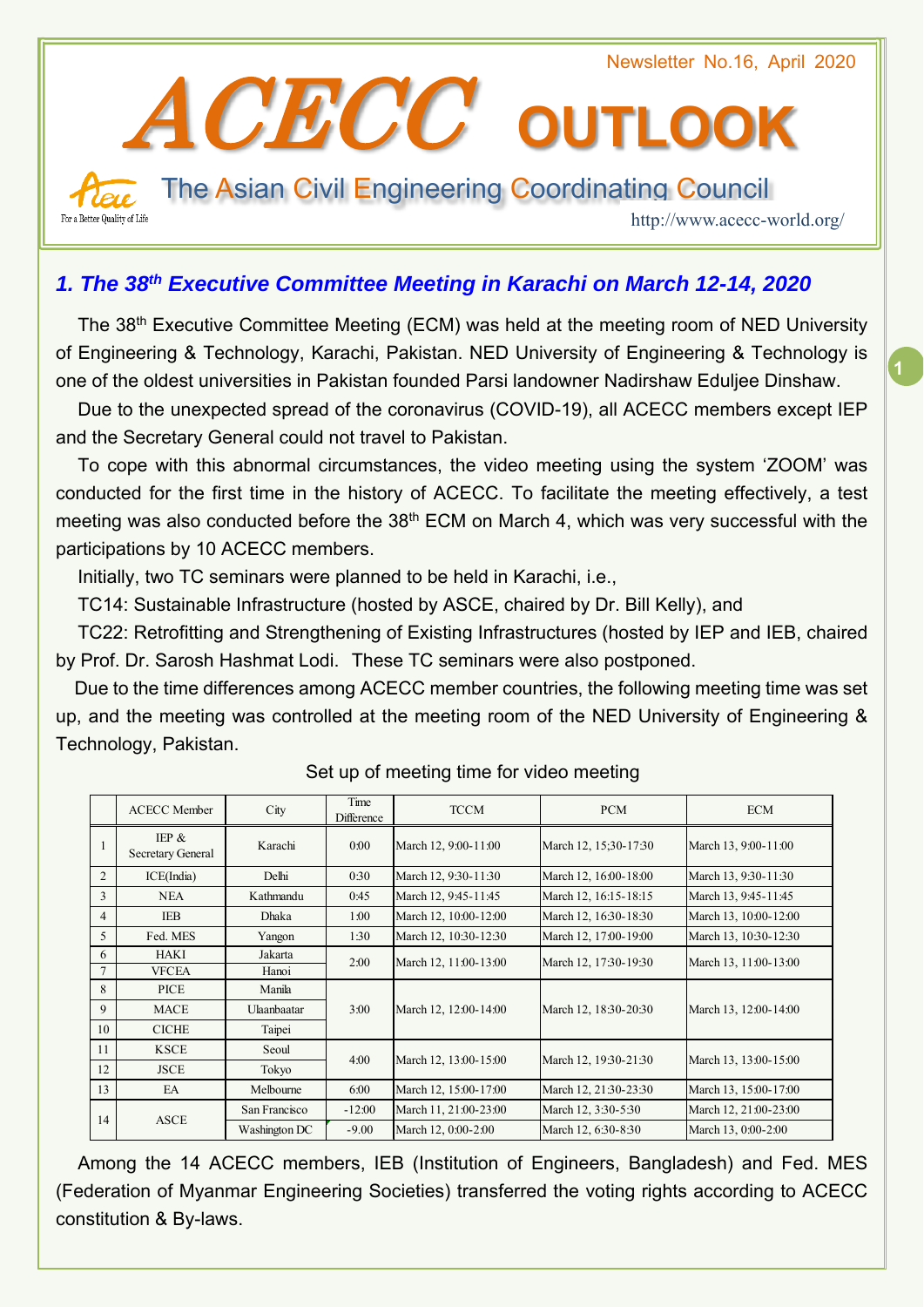The major points of the meetings are as follows:

- 1) The preparation for CECAR 9 which will be held on September 21-23, 2022 is in progress. The detailed procedures for submission of papers will be uploaded on the CECA 9 website. A budget plan will also be presented at the next 39<sup>th</sup> ECM.
- 2) Activities of Future Leaders Forum are discussed. Er. Sohail Bashir of IEP and Mr. Shalendra Ram of EA presented a basic plan of FLF. Every member society/institution is requested to nominate two young leaders, i.e. one male and one female leaders for gender equality. The young leaders mat attend the ACECC meetings in person or through the video meeting system.
- 3) The ACECC Message Book to celebrate the  $20<sup>th</sup>$  anniversary was completed and posted on the ACECC website. The paper copy of the message book will be made and distributed to each author and to each ACECC member.
- 4) The nomination of the host society/institution to host the 10<sup>th</sup> CECAR will start from May 1.
- 5) The transfer of ACECC Secretariat from JSCE to ASCE is in progress. The duties of the current secretary general will end after the next 39<sup>th</sup> ECM.
- 6) The next 39th Executive Committee Meeting will be held in Manila, Philippines, on October 5-7, 2020. The following TCs will have technical seminars in Manila: TC21: Transdisciplinary Approach for Building Societal Resilience to Disasters (JSCE) TC22: Retrofitting and Strengthening of Existing Infrastructures TC24: Gender and Development in Infrastructure
- 7) The 40<sup>th</sup> Executive Committee Meeting will be held in Taipei, Taiwan on March 25-27, 2021.
- 8) The necessity to have 'Strategic Planning Session' during the 39<sup>th</sup> ECM in Manila is discussed at the ECM.
- 9) The 38<sup>th</sup> ECM is a, in a sense, epoch- marking meeting in the 20 years' history of ACECC in that the video meeting system was first successfully applied.



With Dr. Sarosh Hashmat Lodi, Vice Chancellor of the NED University of Engineering & Technology

**2**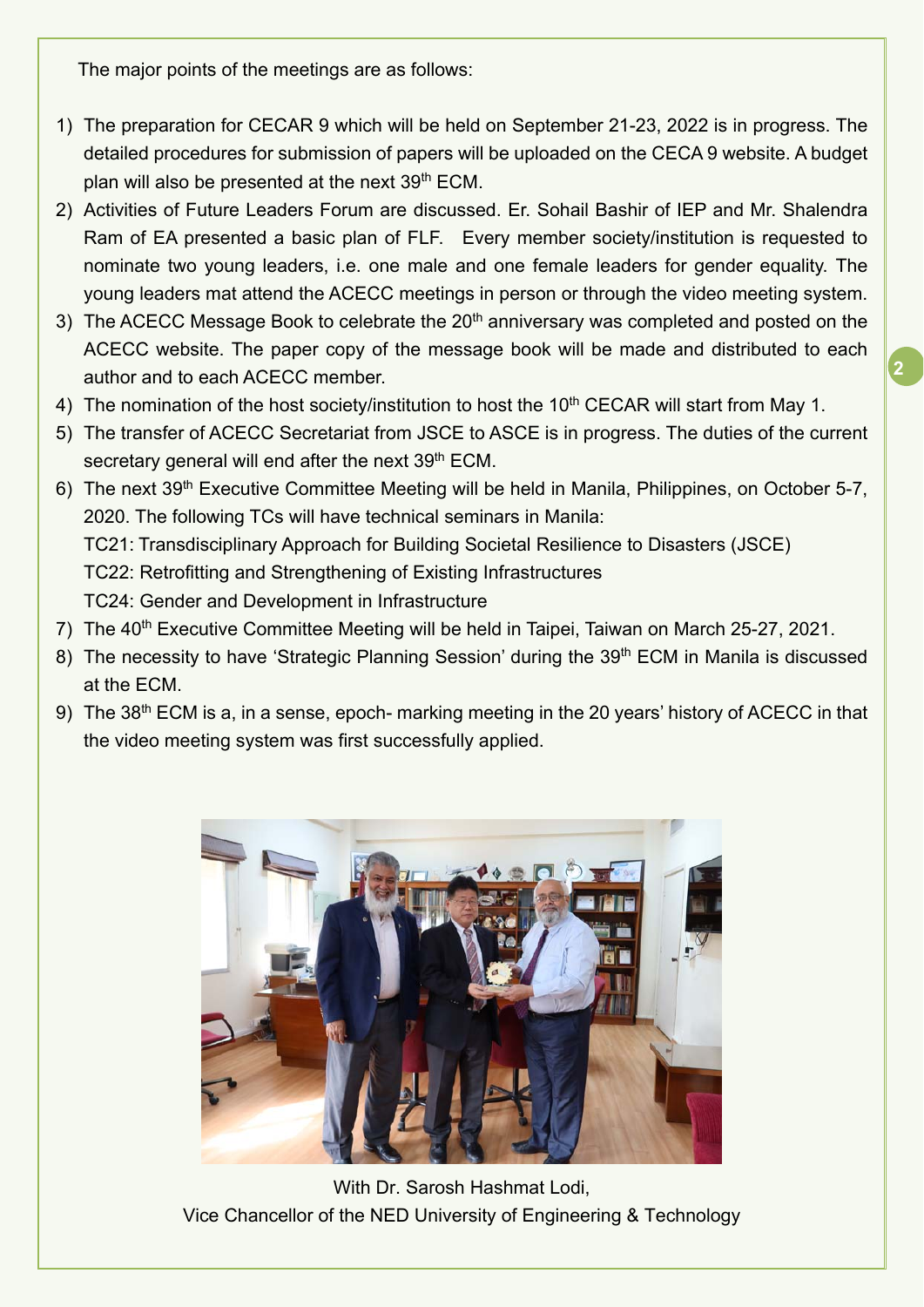

Meeting room at the NED University of Engineering & Technology



Participants through video monitor



Group photo of the 38th ECM in Karachi with participants through video monitor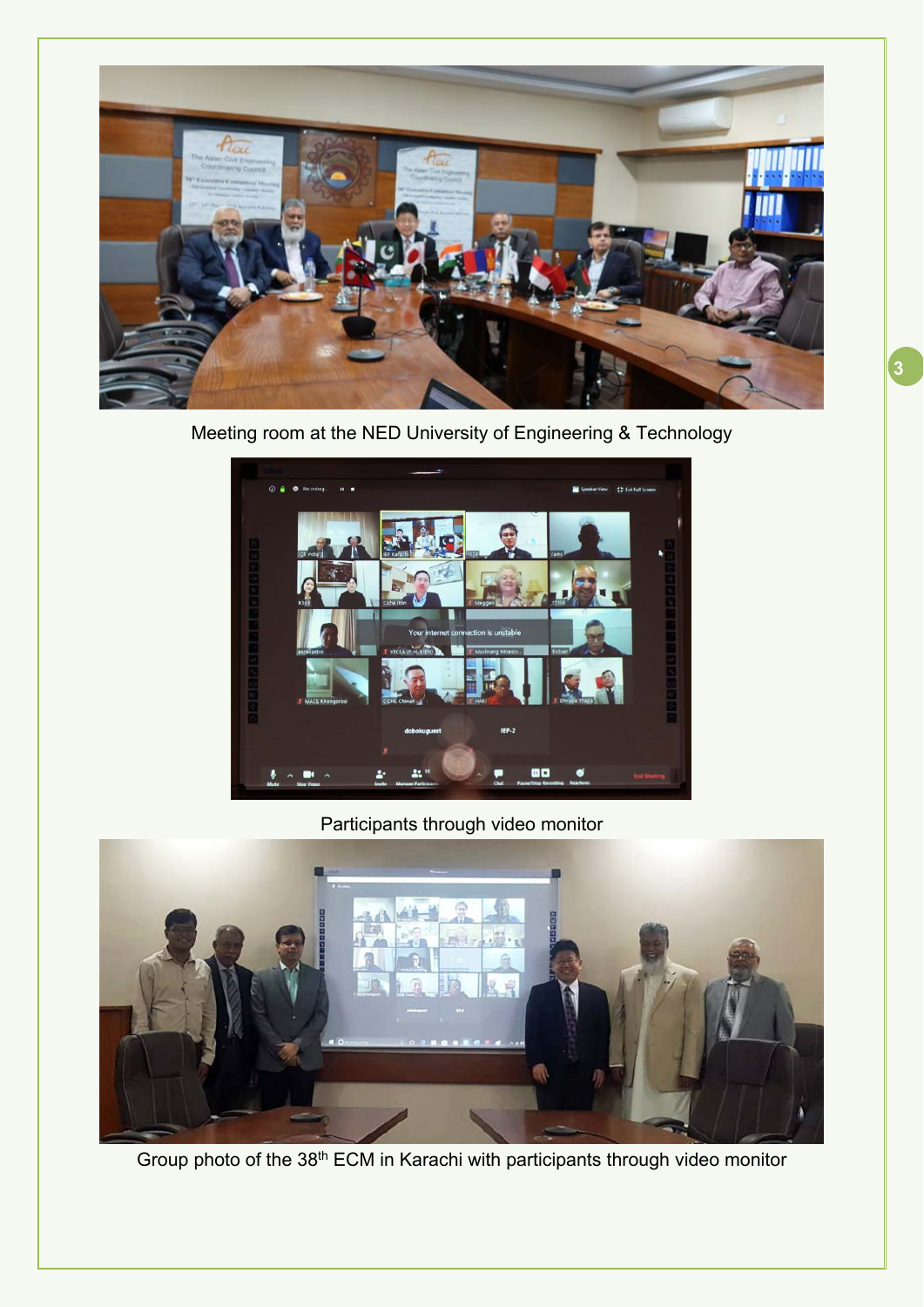

**<sup>4</sup>** Planting a tree to commemorate the ACECC meeting at the university



Dinner Party after the 38<sup>th</sup> ECM



After lunch at Karachi Golf Club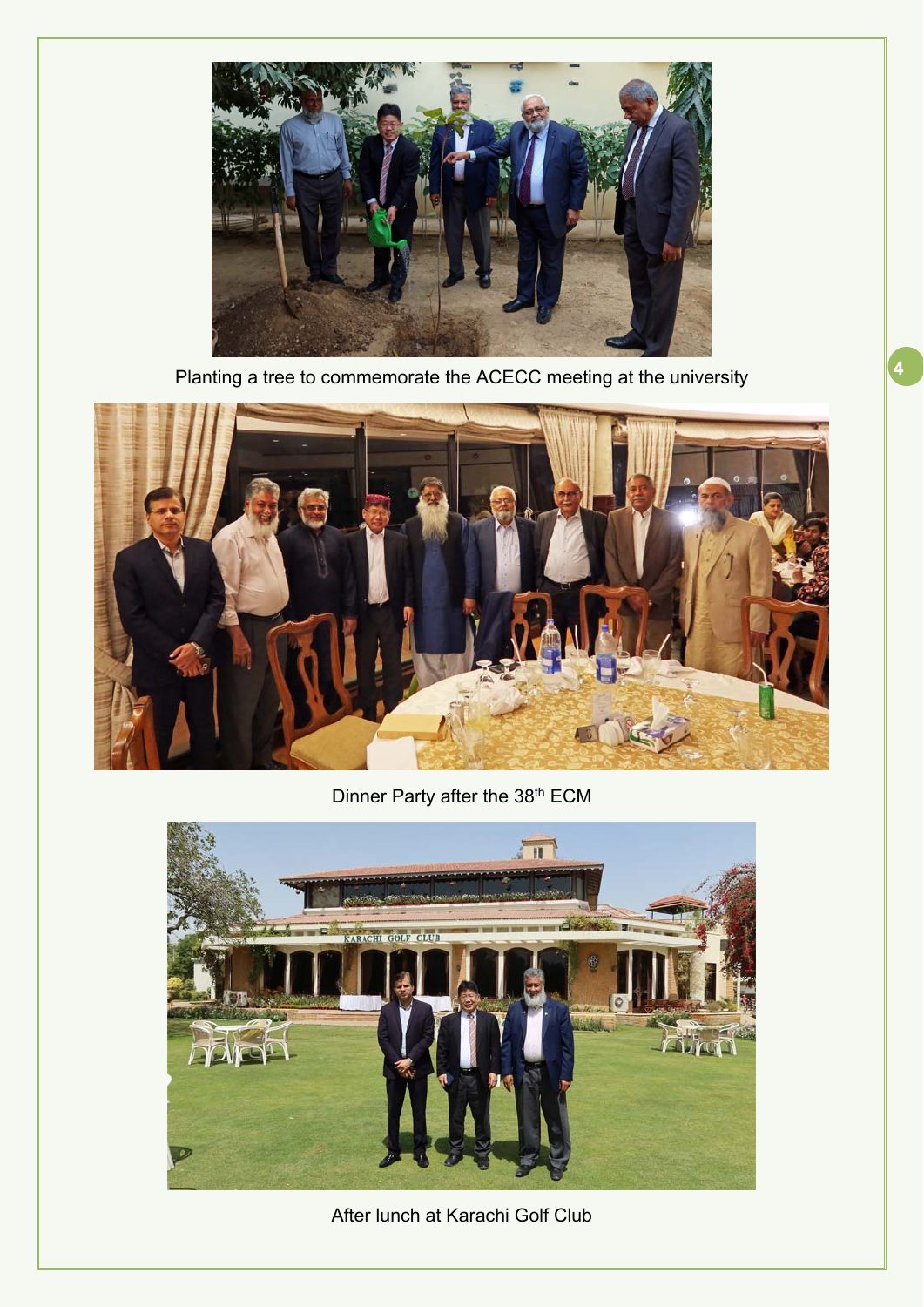# *2. Messages from ACECC Chairs*

#### *Chair of Executive Committee Meeting*

Dr. R. M. VASAN Chair ACECC Asian Civil Engineering Coordinating Council The Institution of Civil Engineers, India (ICE (India))



**5**

It is a great honor to be appointed as the Chairman of ACECC Executive Committee. I take pride to express my gratitude to the past chair Dr. Osamu Kusakabe for his dedicated work and contributions since 1999-2001 as the founding Secretary General and as the Chairman (2017-2019). I congratulate Mr. Nakano TCC Chair and Dr. Mitsu Okamura PCM Chair for the excellent work done by them. Dr. Kenichi Horikoshi deserves appreciation for his continuous support throughout as Secretary General who is still continuing to play his role till the next Secretary General takes over.

It would be worthwhile to refer to two important documents: 'Tokyo Declaration 2019' which was approved to be finalized during 36<sup>th</sup> ECM in Tokyo, April15, 2019; 'ACECC 10 years ahead' during Celebration of ACECC 20<sup>th</sup> anniversary, September 27, 2019, Goa, India. Tokyo declaration 2019 is an exhaustive document which gives complete directions in tune with objectives of ACECC to be fulfilled in the specific areas of Civil Engineering for the betterment of Society in the Asian Region highlighting the needs of international collaboration, training, educational programmes and actions to be taken for the encouragement of young engineers including dissemination of knowledge to all concerned. The document 'ACECC 10 years ahead' provides for the implementation strategy to be adopted by ACECC during next 10 years.

- 1. It would be desirable to initiate the implementation by ACECC keeping in view Tokyo declaration as base document:
	- a) To provide directions to fulfill the objectives of ACECC oriented towards betterment of society.
	- b) To serve as guidelines to formulate implementation strategy to be followed in future. ACECC (Asian Civil Engineering Coordinating Council) has been promoting and strengthening Civil Engineering in various Asian and other member countries. It jointly develops programmes of coordination and mutual action in designated matters affecting the interest of Engineers. It also develops the methods that facilitate the discussions of worldwide civil engineering technology needs, issues and practices.

ACECC also organizes international meetings in different countries which are attended by engineering professionals and decision makers who discuss about various infrastructural and environmental issues across the world to provide better quality of life world over.

- 2. To create better awareness of ACECC activities to global organizations. The help of social media like Instagram, Facebook, and LinkedIn may be taken to achieve this.
- 3. Dissemination of information on activities of member societies by publication of newsletters for the benefit of civil engineers.
- 4. Improving effectiveness of ACECC meetings:
	- a) Organizing ACECC meetings in parallel with the major local events of the hosts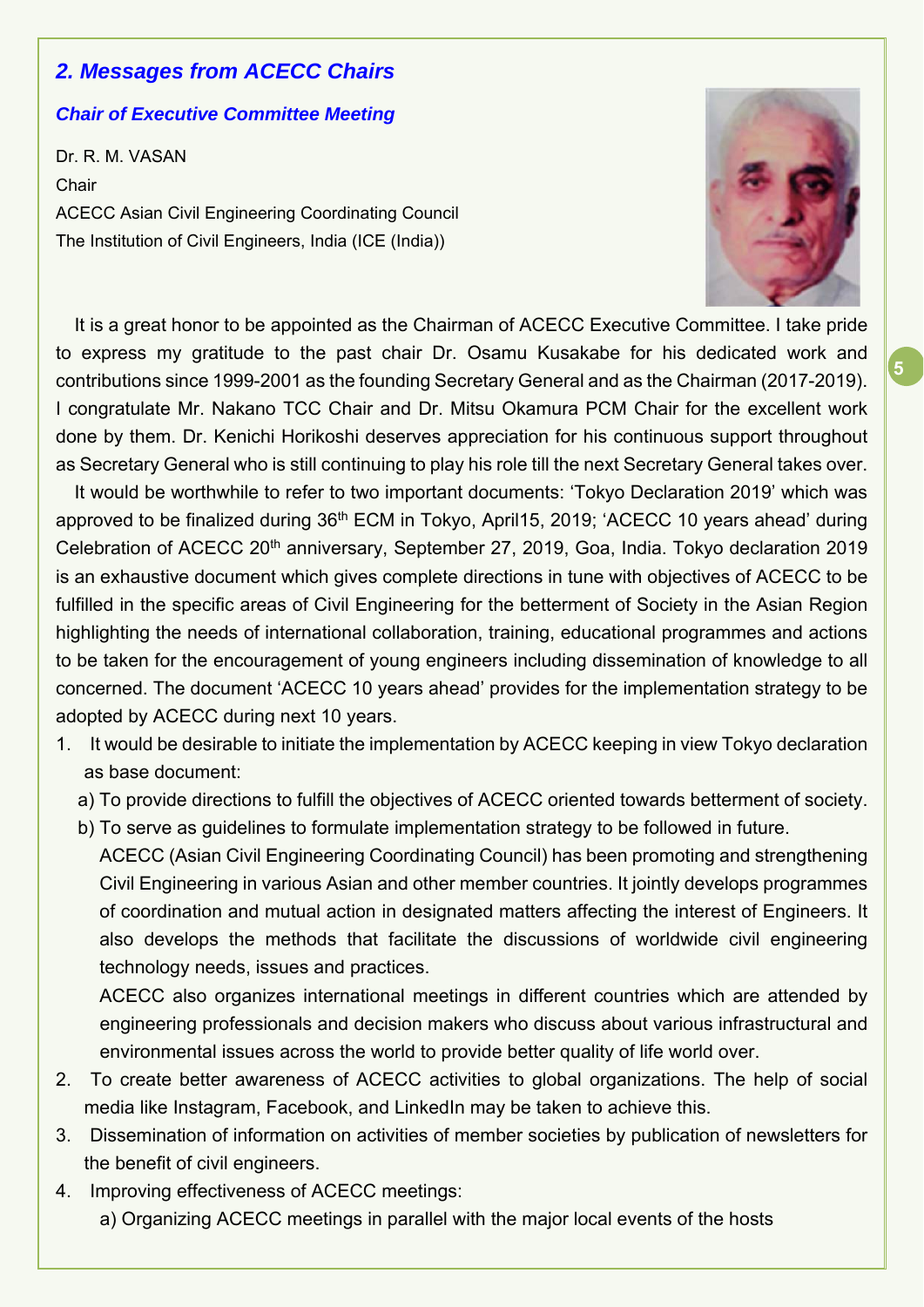- b) Organizing technical seminars/workshops during the meetings to benefit the local civil engineers.
- c) TCM's may be made more effective by inviting specific topics suited to the needs to be included in the list of the topics to be covered in the seminars.
- 5. Industry/ Academia Interaction
	- a) Effective exchange program to train manpower required by the industry.
	- b) Activity analysis of university curriculum with involvement of industry.
- 6. Initiation of Consultancy and Research

The expertise of ACECC may be utilized through consultancy services. The government, public, private and R & D organizations may be approached for this. This would also help in augmenting the resources of ACECC.

- 7. Encouraging participation of young engineers in ACECC activities. Establishment of formal mechanism for young members Forum for the better development of ACECC and the civil engineering profession.
- 8. Strategic Planning Working Group (SPWG)
	- a) SPWG may be formed by identifying an experienced facilitator.
	- b) ACECC Tokyo Declaration-2019 and vision ACECC 10 years ahead (2019-29) may be identified as a base document to formulate the strategic plan including vision, strategies, objectives and actions
	- c) Leads and support individuals may be assigned by SPWG who may submit annually to ECM, the reports showing SWOT analysis and Key Performance Indicators (KPI) for monitoring.

I am confident that with the support of ACECC members, I shall be able to carry forward the mission and goals to my best.

## *Chair of Planning Committee Meeting*

Dr. Rajinder Ghai, Life Member, ICE (I), Executive Engineer, Dept. of Water Resources, Govt. of Punjab, India



First I sincerely want to thank ICE (I) for giving me this chance to represent the committee as new Chairman. Here in ACECC, we are working on solutions for the megatrends of our time and for the major challenges that the future will bring. In the planning committee, we are presently working on the secretariat report on ACECC activities, publication of ACECC message book, transfer of ACECC secretariat activities, secretariat report on ACECC finance, activities related to ACECC Future Leaders' Forum (FLF), preparations activities for CECAR-9. From now on I pledge that with the support of you all, I will go forward to meet those challenges not from tomorrow or next week or next year, but from this moment. Let us rise as one to meet these defining challenges of our time, so that future generations, basking in the sunlit uplands of tomorrow, might thank us and say truly this was their finest hour.

**6**